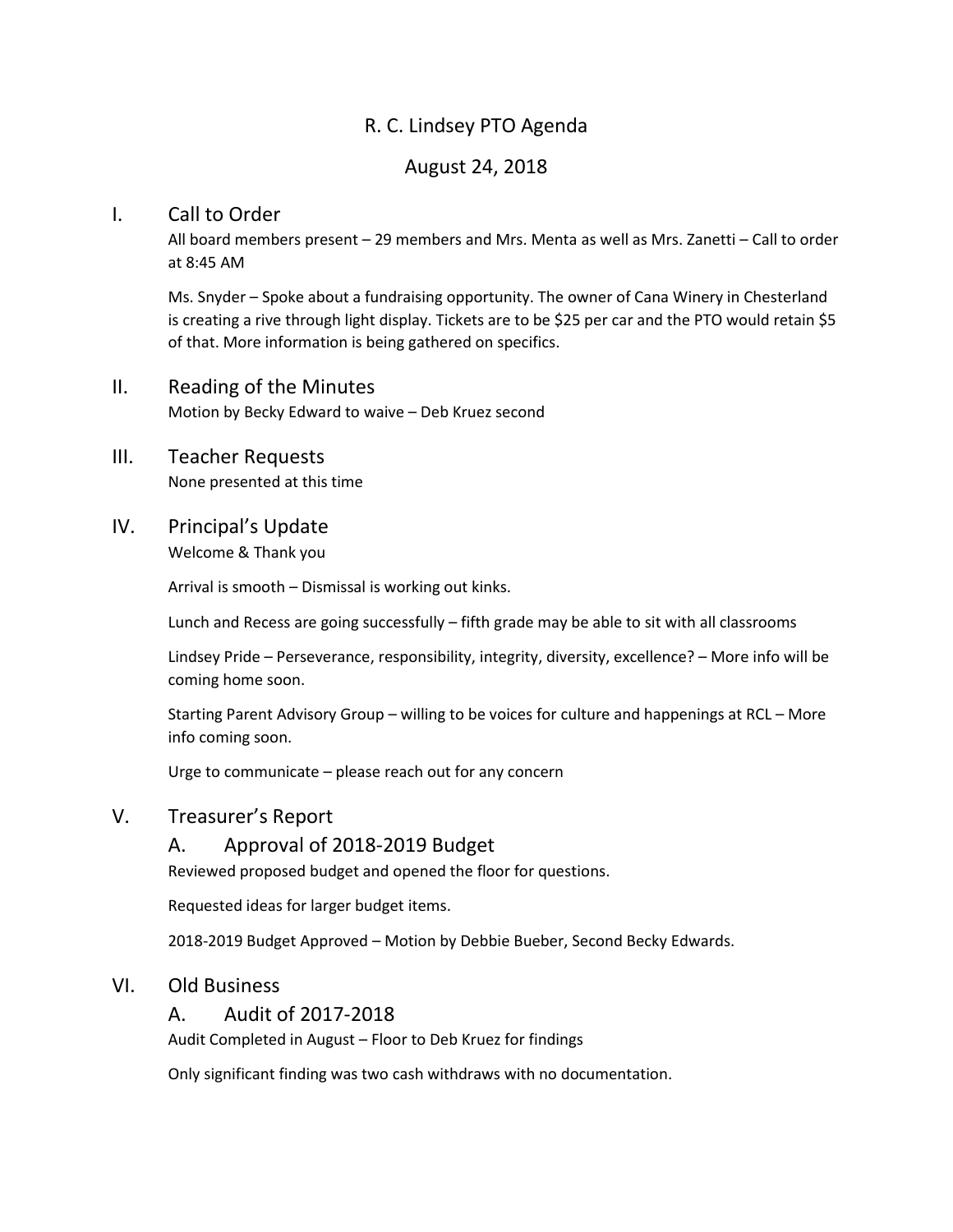## B. Ice Cream Social

Went well – 460 Ice Cream Treats were purchased. Less than 40 remain. Big thanks for Anne Vidmar for the picture stand. Continue to post on social media.

## C. Convocation Day

Attended by Daneille Pitcock and Genevieve Duxbury. RCL PTO provide paper products and water for the meeting.

# D. Teacher Grants – Breakfast & Request for information

Attended by all board members. We provided doughnuts, bars, k-cups, and snacks. Teacher grants were given out. This year we are requesting they tear off a slip and indicate what they are using it for.

# C. Second Reading of By-Law Changes proposed @ May 2018 Meeting

Please read changes and they will be voted on at the next meeting.

#### VII. New Business

- $A<sub>1</sub>$  $1<sup>st</sup>$  Day Handouts Please look – newsletter is included
- B. Membership and Party Donations Fully online for membership and party donations. Fill out all three forms.
- C. Room Captain requests Nikki will head – sign ups are open
- D. Monthly Newsletter Look in backpacks

## E. Open Committees Refreshments, Family Fun Events, LWALO needs cochair, Stephanie Grueber co chair for LWALO !

- F. Parent's Night Out Gen – first Sept  $12<sup>th</sup>$  Chestlerland Tavern – 7:00
- G. Family Game Night Game night Look for more info coming soon.
- H. Social Media Updates Shelley reviewed all social media
- I. Jill spoke to PVR
- J. Danna Geraci

She is looking for Vendors for Vendor night – Dec 6 Also spoke on sponsorship – two tiers \$250, \$500 – Contact Danna